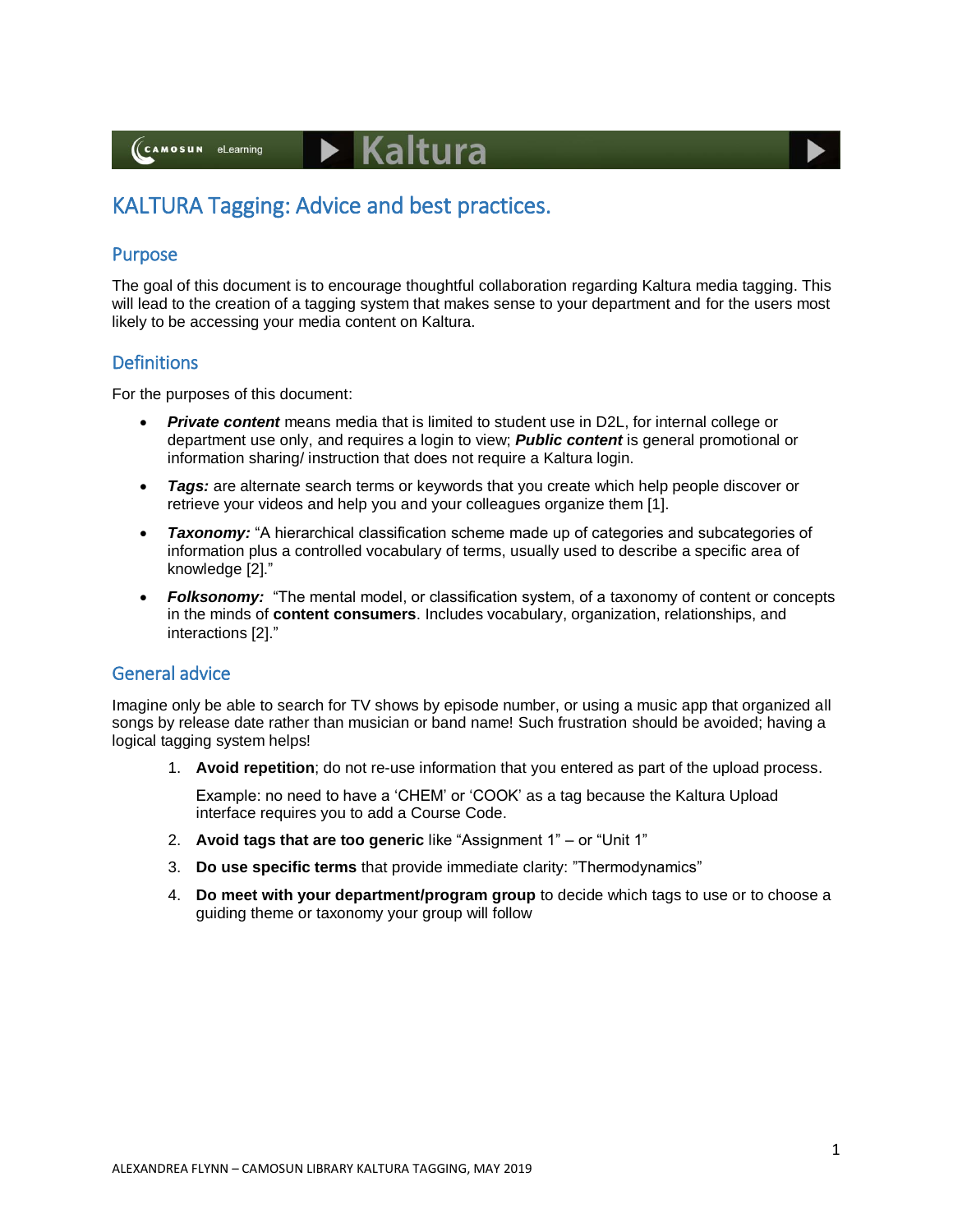## Possible strategies to guide tag creation

#### Recommendation 1: Pair the category tag (in bold) with course or assignment specific tag

#### Examples:

 *Keyword tags pulled from assignments*, for example **Essay**-Research | **Essay**-argumentative | **Essay**persuasive *Learning outcomes/objectives*, for example atomic mass **factual**, meat cutting **procedure**, etc [3] *Cognitive process* (**create**, **evaluate**), for example **analyse** author bias [3] *Media content/purpose*, for example demonstration, promotional, problem-solve etc. *Audience* for example prospective students, Camosun employees, Community Partners Recommendation 2: Add additional information as per the Upload interface (see image) Department/Program Course name and number Term and Year

Your media content can then still be easily discoverable without the use of tags.

#### Recommendation 3: Additional considerations

- For private / Instructional content, your department/program group may decide you do not need tags.
- For public or promotional material, you may intentionally use tags that overlap with other departments, programs, or student events.
- Do you want a hierarchy of granularity or specificity? Three levels of required information (highlighted in image) may mean you decide to limit tags to three levels. [4]
- Do you want students to be able to add tags? Social-tagging/folksonomies are often ambiguous, unrelated to content or create unwanted overlap with other media [1].

| Please fill out these details: |                       |  |  |
|--------------------------------|-----------------------|--|--|
| Name:<br>(Required)            | Comic Relief 2019 (Fo |  |  |
| Description:                   | <b>Black</b><br>Bol   |  |  |
|                                | Enter Description     |  |  |
| Tags:                          |                       |  |  |
| Department/Program:            |                       |  |  |
| Course name and<br>number:     | Add                   |  |  |
| Term and Year:                 | Add                   |  |  |